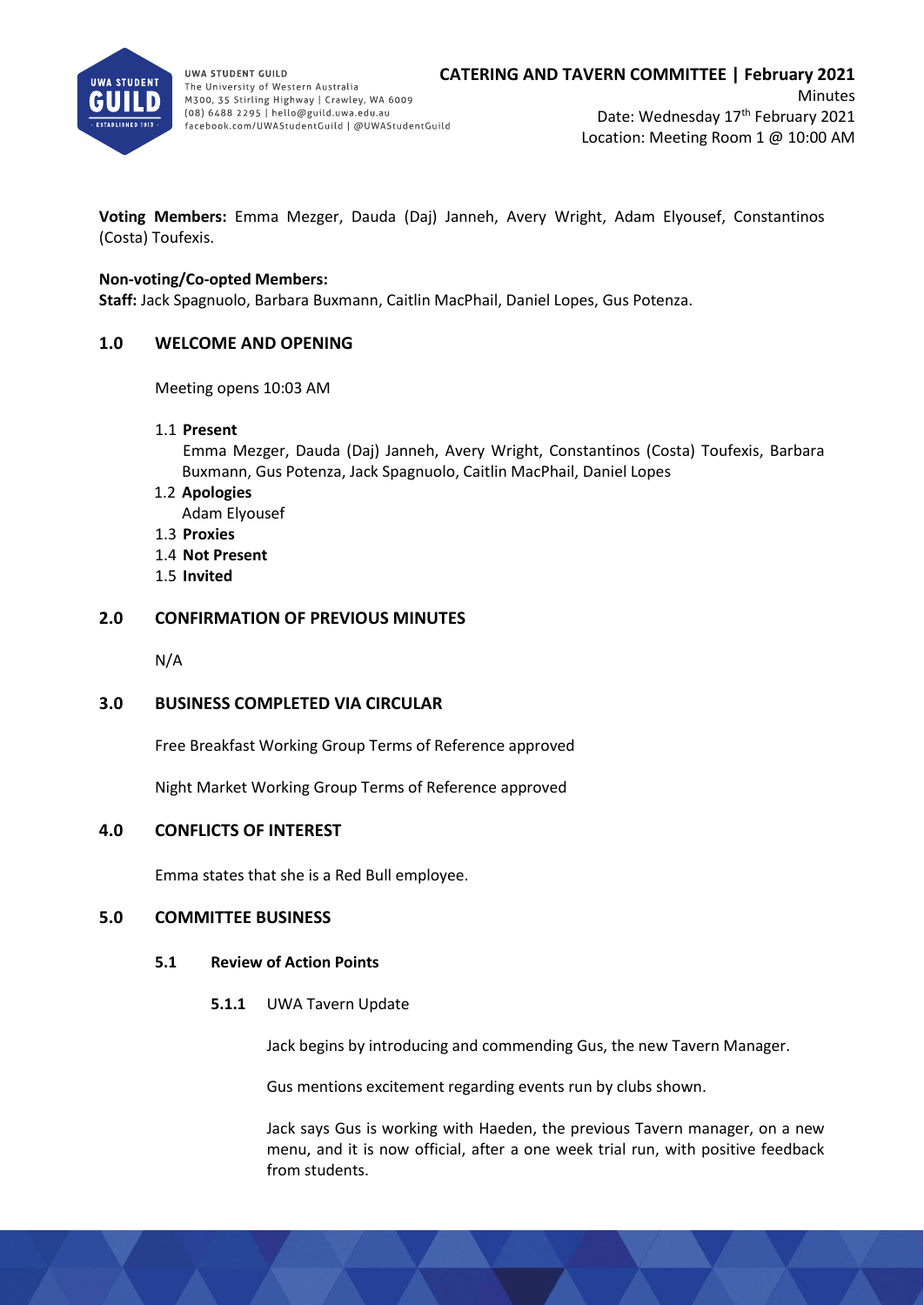# **5.1.2** Guild Cafes Update

Barbara mentions it is still very early to talk about the numbers. There will be new products and specials coming. Covid caused some problems, especially with staff, but things are starting to shape up.

Jack says every café has been opened, except Nedlands Café.

## **5.1.3** IGA Picnic Basket Menu

Daj says he reached out to the owner of IGA, Rajal for a picnic basket menu. There will be free picnic gear for UWA students to borrow, which will include the option to hire out food, in the shape of a deal from IGA. IGA will have a picnic deal with usual picnic deals, with those foods at a discounted price. Waiting on picnic gear and waiting on her to finalise food options.

Caitlin asks if that will be hired out through the GSC.

Daj says yes.

Jack says this should go through Marketing, and advertised on social media.

Daj says he has been waiting on the picnic baskets then he will take further steps.

Jack and Caitlin like the concept.

Jack says tenants at UWA are keen, especially after last year, to do more, and Rajal is ready to take on anything to service students.

# **5.2 Mates Rates Deal**

Daj says the 'Mates Rates Deal' is an initiative that focuses on outlets making deals for students, those in larger groups. If they purchase food in a group, the restaurant could add more food items, e.g. chips to share. Daj says he went through this with Jack and Tony and wanted to hear everyone's thoughts on it.

Jack says profitability must be taken into account considering we already give a Guild discount. Jack is not opposed to the idea and asks Barbara to give her thoughts.

Barbara says she will think of this further and says this will have to be tailored to each tenant specifically as they all sell different food types.

# **5.3 Nedlands Café**

Jack says Nedlands Café was not opened last year for several reasons. One of which was the lack of students visiting the café, which resulted in a \$22,000 loss, offset a little bit by the fact that the kitchen was hired out. More money could have been lost. Other reason was Covid-19, with less students on campus, and the Nedlands campus had even less students on site.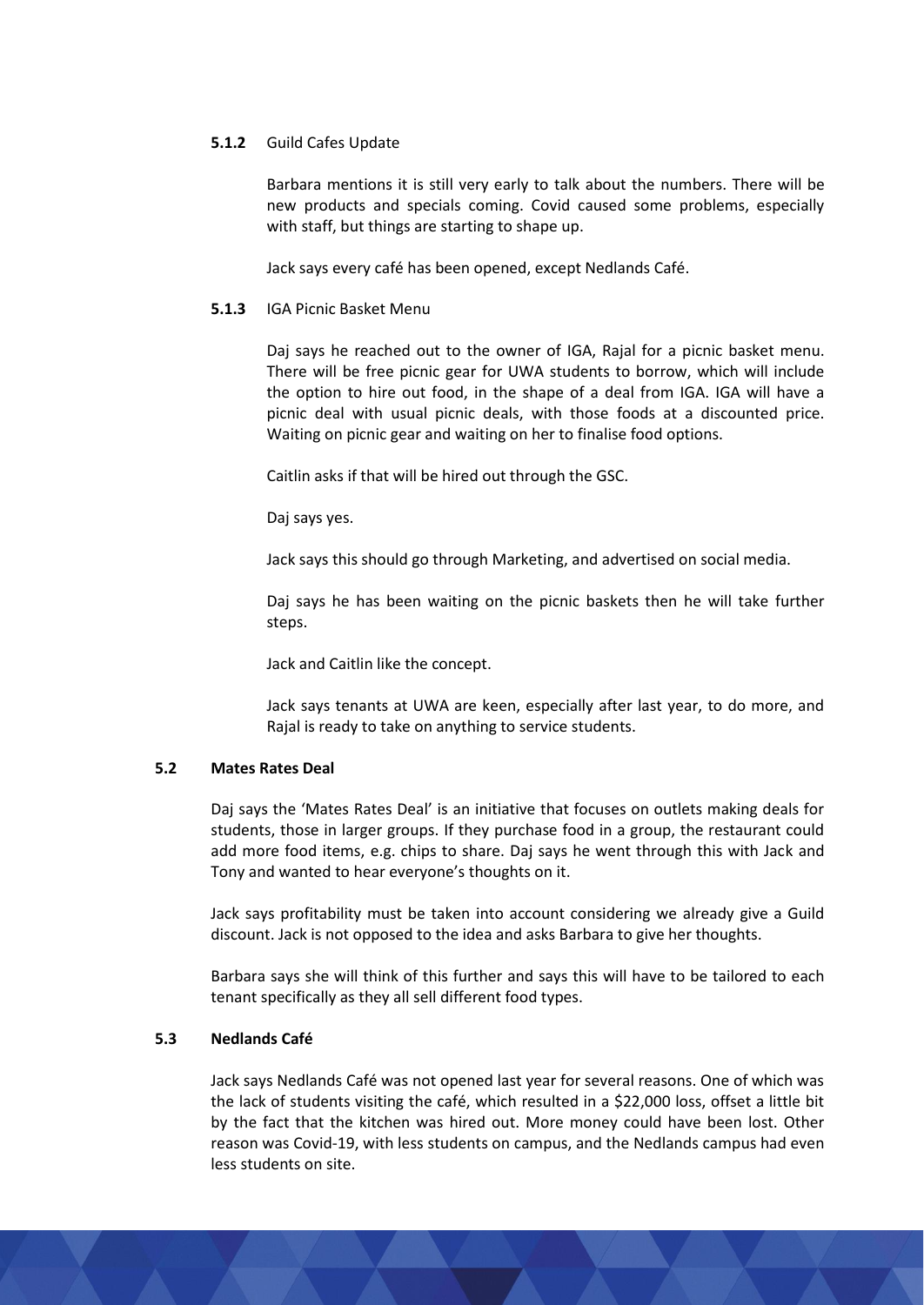After a 10% increase in enrolment, the café has been requested to open again.

A coffee cart trial is being considered, with some snacks, in the middle of the campus. Depending on this engagement, plans will be reconsidered.

Emma says creating a café there will not result in a long-term benefit, and points out the 10% increase in enrolments is mainly from domestic enrolments, and the absence of international students and online students offsets this ratio.

Caitlin says she received no messages/complaints about the Nedlands café closing.

Daj asks what Facsoc is relevant to engage with on the Nedlands campus.

Emma says ALVA.

### **5.4 Business Café**

Jack hopes student numbers improve from previous years. The building doesn't engage students in that actual area. The issue is not about food or coffee, it is about how many students use that building. Some extra events should be run in the Business Café and Jack says he has spoken to Callum Lindsay, the ECOMS President, in regards to events in that building. Any feedback about the building/café should be relayed to Jack. Screens are to be installed in there later this year. Newspapers and journals are already stationed there as well.

Emma asks about the demographic of Business café, and its visitors and states that a large percentage of those students are Chinese. It could be worth trialing Eastern food in that café.

Jack responds that Mr Foo moved from Guild Village, and was very popular, to Business café. There was not much feedback received.

Barbara says he problem with Business School is that not enough people come through, hence it is difficult to have a variety.

Jack says he is most importantly seeking student feedback.

Caitlin says there was a survey and many of the 77 responses were that the café is too far.

Daj asks about events at Business School. He says there should be a focus on collaborations, which will bring traction. He suggests weekly/regular run events at the café.

Jack says with the café being present, he does not mind having a food truck, as students tend to use the whole precinct, and says there is a water tank and power there for a food truck to set up for events. He adds there could be engagement in the courtyard.

Jack says that Daj could be willing to travel with the Free Breakfast initiative, at Nedlands for example.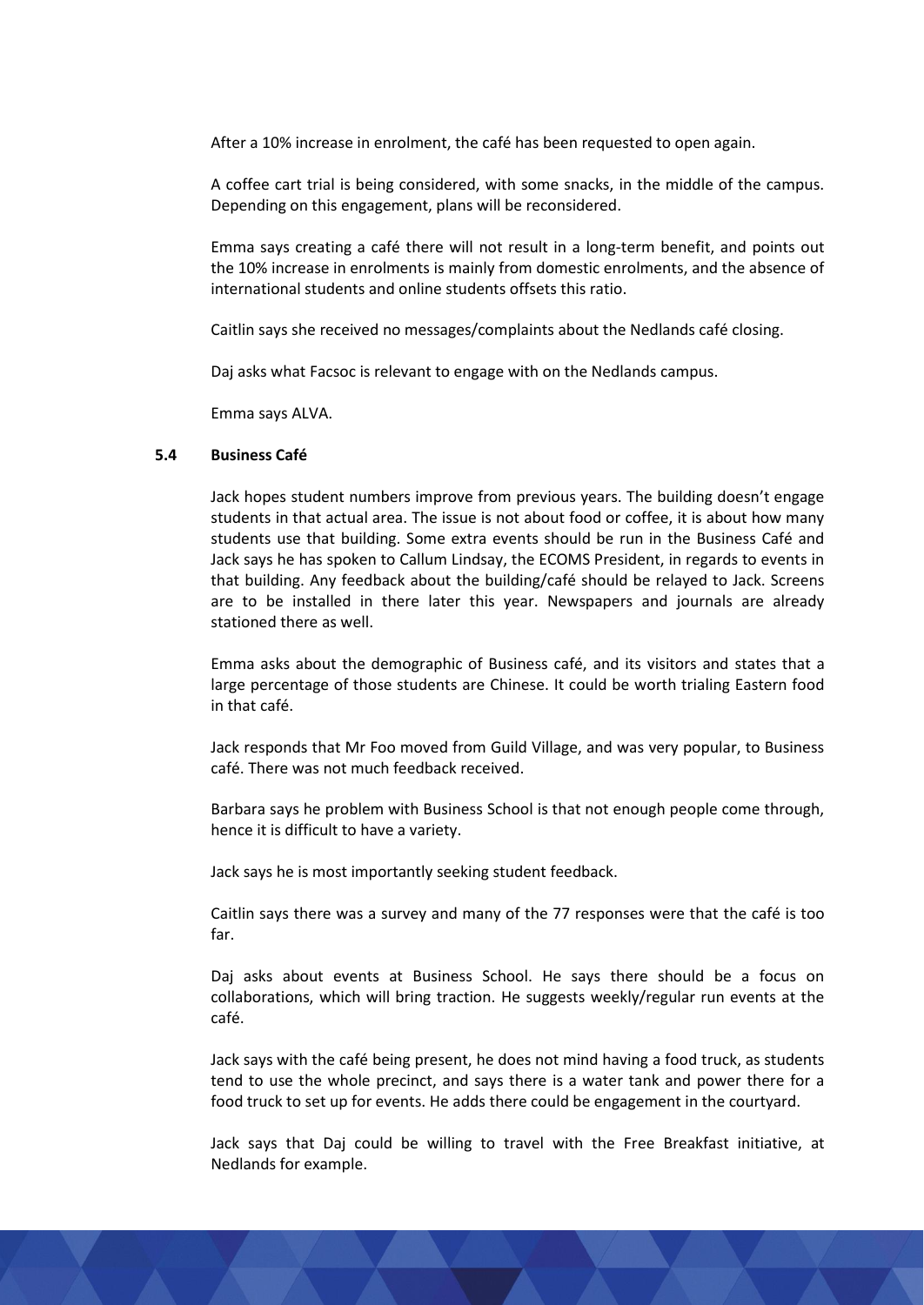Caitlin asks if there will be a collaboration with Facsocs for the Free Breakfast.

Daj says that is what is happening.

Jack says he wants student feedback constantly.

# **6.0 ALL OTHER BUSINESS**

N/A

# **7.0 CLOSE AND NEXT MEETING**

Meeting finished at 10:31 AM.

The next Catering and Tavern Committee Meeting will be held on Wednesday 17<sup>th</sup> March in Meeting Room 1. Please send apologies to the Chair at least 48 hours prior to the meeting.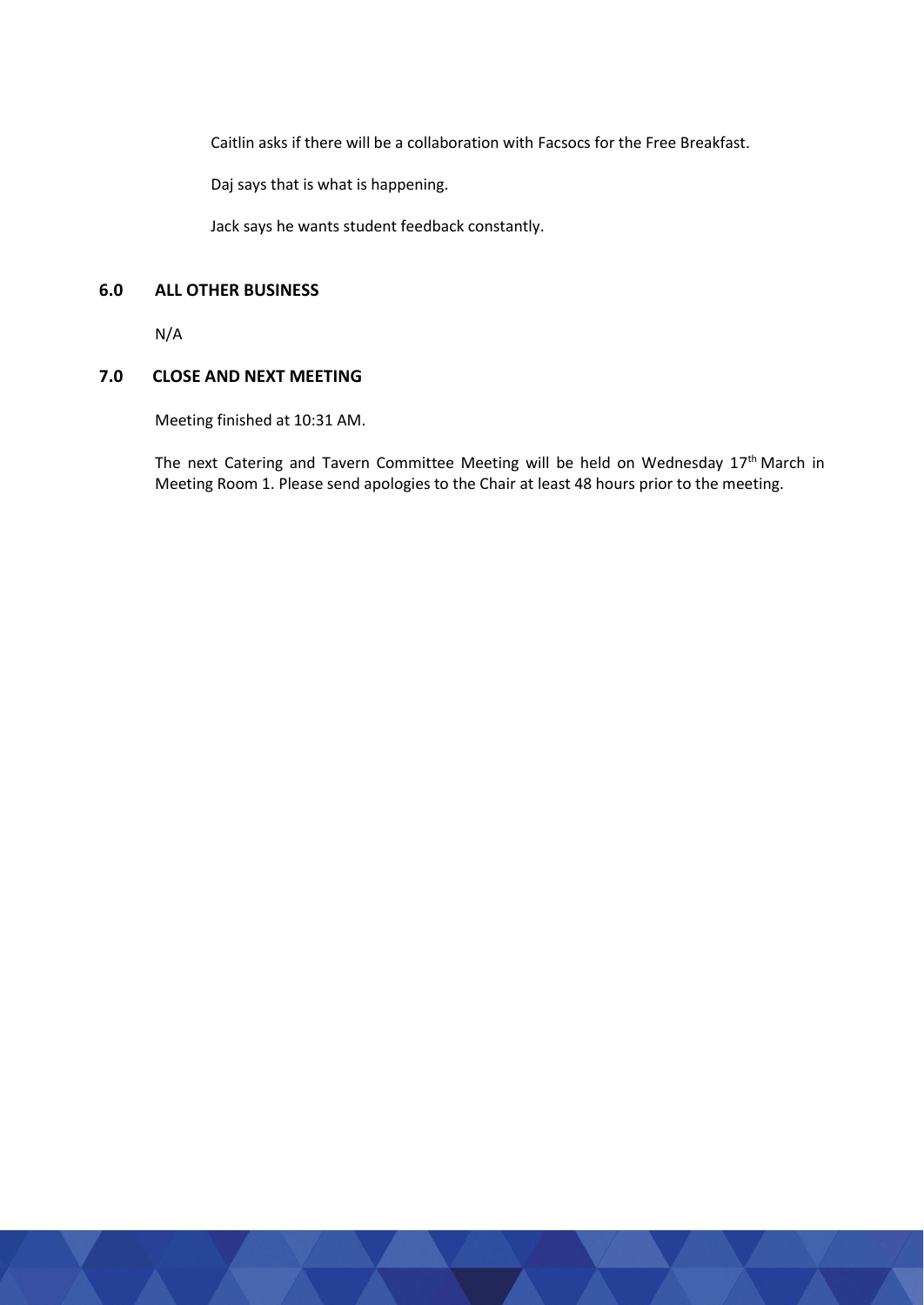

UWA STUDENT GUILD The University of Western Australia M300, 35 Stirling Highway | Crawley, WA 6009 (08) 6488 2295 | hello@guild.uwa.edu.au facebook.com/UWAStudentGuild | @UWAStudentGuild

**Voting Members:** Emma Mezger, Dauda (Daj) Janneh, Avery Wright, Adam Elyousef, Constantinos (Costa) Toufexis.

### **Non‐voting/Co‐opted Members:**

**Staff:** Jack Spagnuolo, Barbara Buxmann, Caitlin MacPhail, Daniel Lopes, Gus Potenza.

## **1.0 WELCOME AND OPENING**

Meeting opens 10:04 AM

1.1 **Present**

Adam Elyousef, Dauda (Daj) Janneh, Constantinos (Costa) Toufexis, Gus Potenza, Jack Spagnuolo, Caitlin MacPhail, Gus Potenza

1.2 **Apologies**

Barbara Buxmann, Emma Mezger, Avery Wright

- 1.3 **Proxies**
- 1.4 **Not Present**

Daniel Lopes

1.5 **Invited**

### **2.0 CONFIRMATION OF PREVIOUS MINUTES**

Minutes from previous Wednesday 17th February 10 AM Catering & Tavern meeting are unanimously approved.

## **3.0 BUSINESS COMPLETED VIA CIRCULAR**

N/A

## **4.0 CONFLICTS OF INTEREST**

Emma states that she is a Red Bull employee.

## **5.0 COMMITTEE BUSINESS**

#### **5.1 Review of Action Points**

#### **5.1.1 UWA Tavern Update**

Updates from Gus: working on staff morale behind the scenes, good feedback from customers, reviewing menus yet to happen. Changing furniture around and making sure staff are well trained. Also, looking into reducing wastage. Good progress up until now.

Jack says with Gus coming in, there is a new perspective. A lot of background work helping improve the operation of Tav.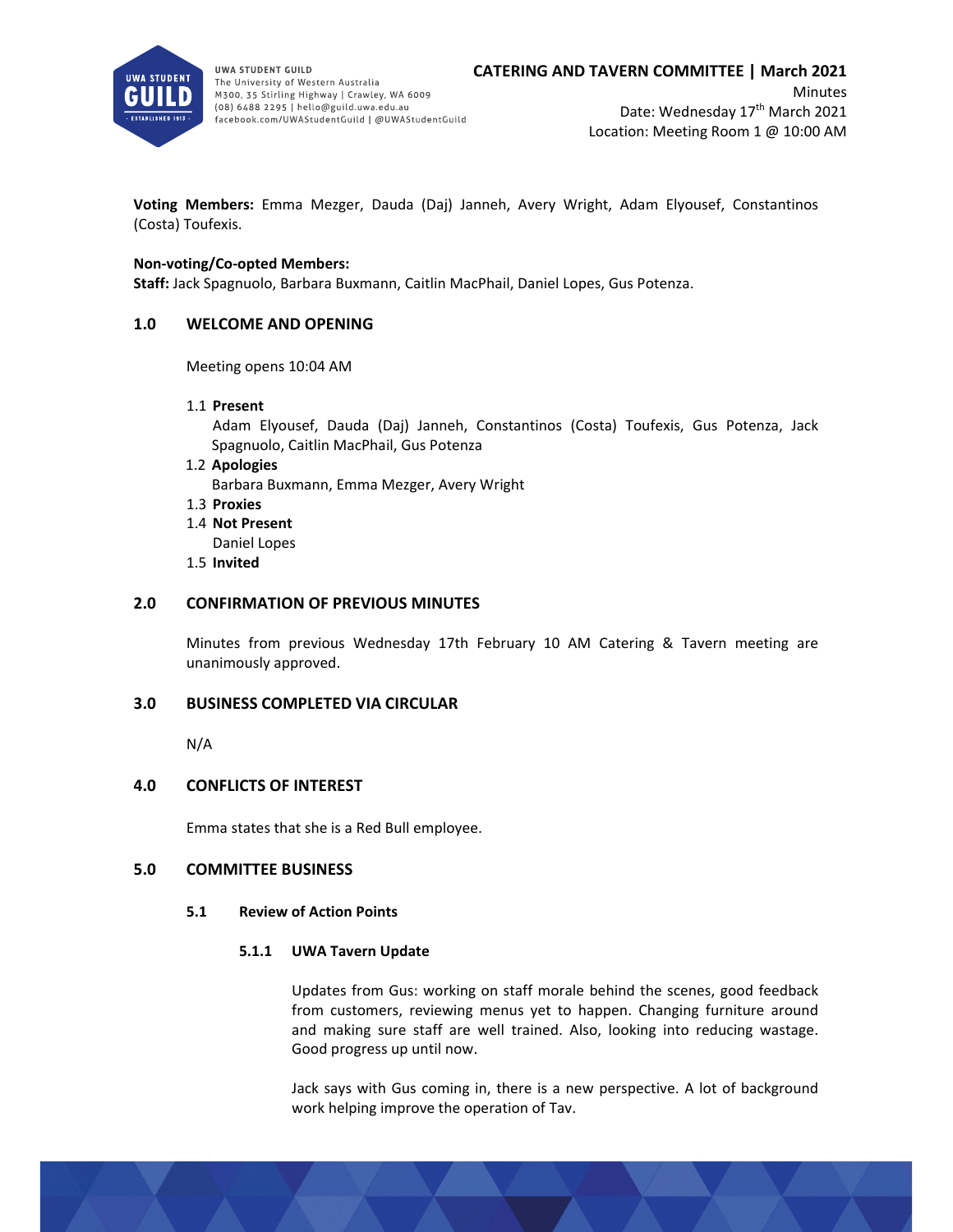#### **5.1.2 Guild Cafes Update**

Jack says Barbara is working from home. Generally, going well, good traffic across Quobba and Hackett. Didn't reopen Nedlands café at the beginning of semester 1, will open on Friday 19 March. Discussion surrounding opening Business School Cafe beyond 3 pm after several enquiries, and will check for extra classes for viability.

Jack adds a discussion regarding tenant to replace Rocket Fuel in the corner. Work will begin in the second half of semester. Rocket Fuel will move to the Grove, where the power box is. Architect suggestion is to have empty space where Rocket Fuel currently is and open it up to Oak Lawn.

Adam asks about type of tenants we would have instead of rocket fuel.

Jack responds with tenants that would not require to fry anything. There has been a shortage of staff at Guild outlets because of job keeper, and it is hard for Barbara to operate with limited staff. There will be new people hired in April.

Jack adds that Hackett café started slow at the beginning of the semester, usually does, as it is a study space as well. With Quobba opening, it took away some students from Hackett. Items will be renewed on the menu at Hackett in the second semester.

Daj asks about extending hours of Quobba to possibly 2 hours.

Jack responds saying they already open till 8 PM, and with exams, they open till 10 PM. It dies off after around 7:30 PM, Jack mentions, evidenced by the detectors at the entrance of Reid. During exam period, it will extend to 10:30 PM. As it pertains to vending machines, Jack suggests having one in each floor, as they are heavily used.

Jack and Daj discuss having coffee machines at the libraries. It has been offered to library services but there has been no response from them for after‐hours coffee. There is already a coffee agreement with the vending operator.

Daj concludes that the most efficient way is having coffee machine in libraries.

#### **5.2 Mates Rates Deal**

Daj says the deal is not financially viable after consulting with Emma and Jack. It will restart and be looked into further down the line.

Jack mentions the effect of Covid‐19, and states that it is financially disadvantageous. Suppliers have also had a tough year so they are not willing to take on the deal. It would also take more discount from the PNL.

Daj suggests focusing on sponsorships, and getting those suppliers to give out freebies. Jack says we have received different free things, such as cereal and yogurt in the past but there is not several options out there at the moment. Daj states looking into the deal when it is more financially viable.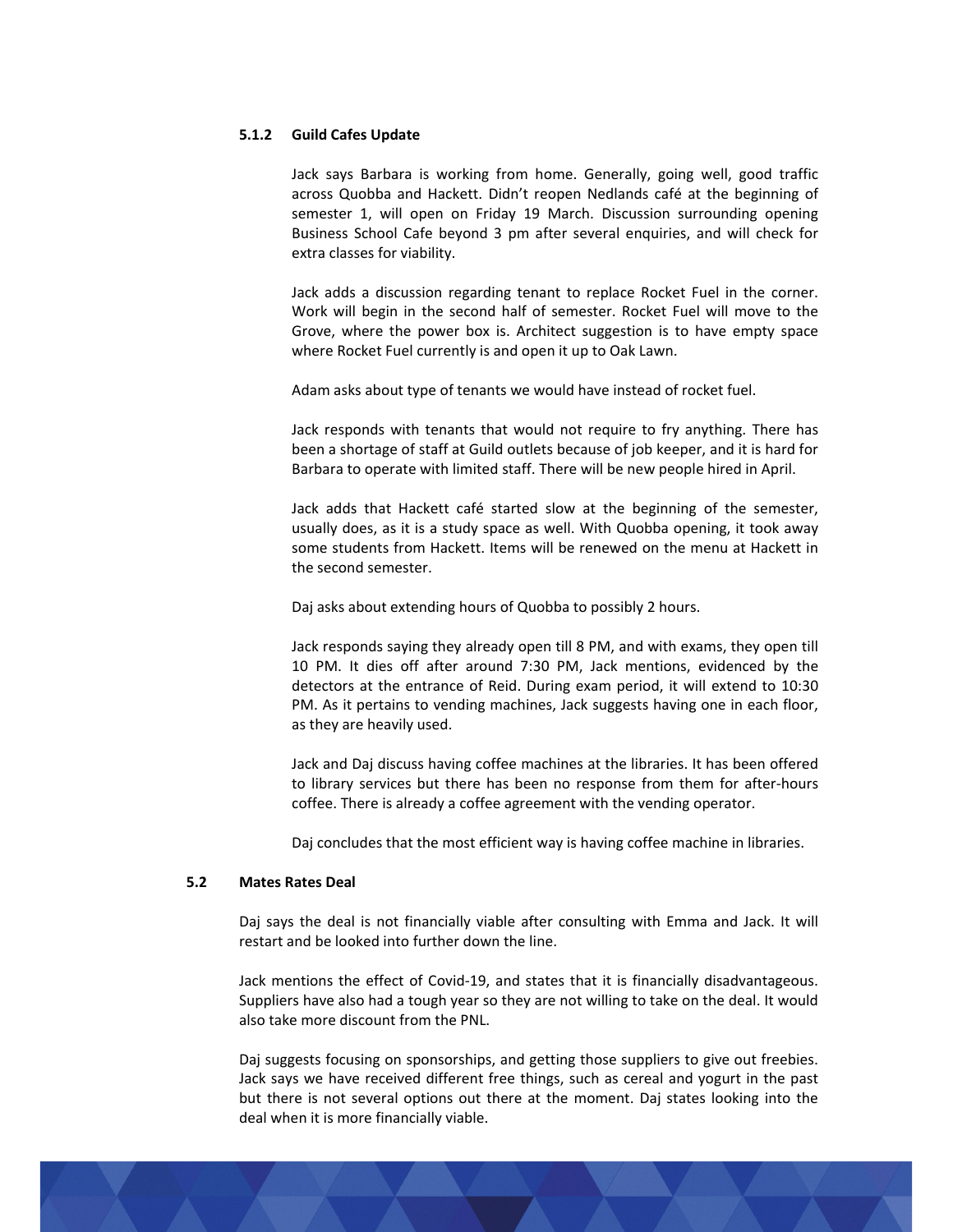#### **5.3 Sundowners**

This relates to the incident that occurred on the foreshore, where alcohol was consumed and an issue of underage drinking.

Jack states that the objective is to bring clubs back into our 'area', the Tavern. Liquor licensing may impose sanctions if this incident occurs again. He also mentions providing a designated area and offers. Currently, clubs are not charged for hiring out the space. Jack says we cannot discount alcohol more than 50% of value.

Gus says that a plan is in the works to make the transition from Matilda Bay to the Tavern. He has also discussed the Tav contingency plan with Emma. The commercial viability of the Tav is not to be compromised, hence why there cannot be sizeable discounts. Free alcohol is not an option either.

Daj asks if they can BYO, but Jack says it is illegal.

Daj presents some points sent to him by Emma:

‐ Presenting a package to club during first 3 weeks of semester, from 4 pm to 7 pm max. Location: Tav courtyard, free of charge. Clubs organize bar tab at their own cost. Baseline costs: minimum costs for club including security.

Jack says it is to be designed in a way that generates income.

‐ Clubs cannot advertise free alcohol. Food can be negotiated to be served at a lower cost.

Daj suggests possibly having clubs participate financially, where members pay for purchase.

Caitlin points out that drinking on foreshore is illegal regardless.

Daj says moderate level of consuming alcohol or run at own private function. However, if a club is affiliated to the Guild, the Guild will be responsible regardless of location.

Jack reaffirms that the Guild remains liable.

Daj says we must promote healthier drinking.

Jack suggests bringing it to SRC and possibly suggesting increasing the Tav budget.

Daj says that clubs prefer to collaborate. One option is that clubs could signup, possibly at Oak Lawn, with proper security and first aid in place.

Gus mentions this is similar to Block party, an event already run. The main issue remains funding and how it affects the Tavern, mainly.

Lastly, Jack suggests having a Foreshore sundowner and getting a licence across the road.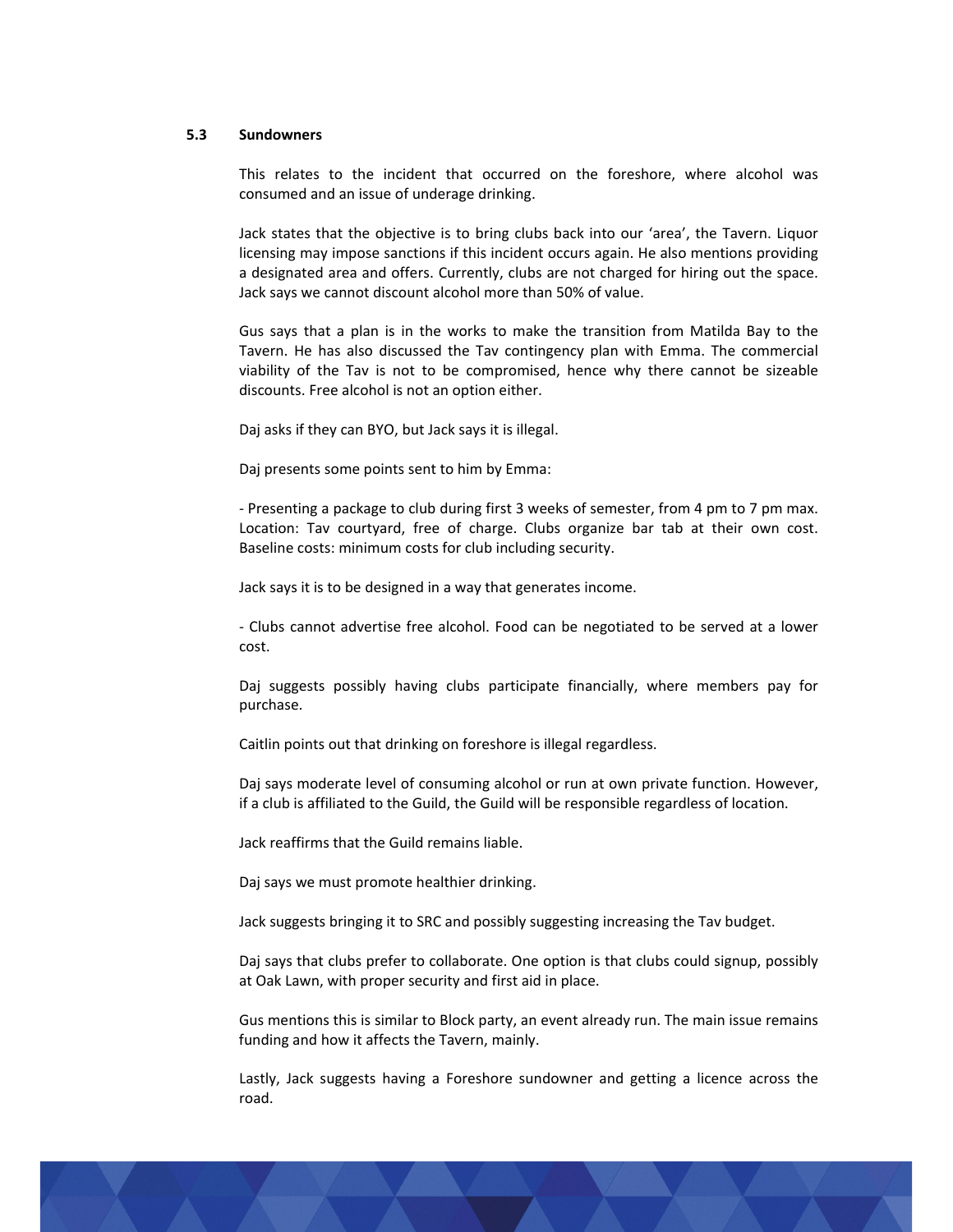# **6.0 ALL OTHER BUSINESS**

N/A

# **7.0 CLOSE AND NEXT MEETING**

Meeting finished at 10:53 AM.

The next Catering and Tavern Committee Meeting will be held on Wednesday 21<sup>st</sup> April in Meeting Room 1. Please send apologies to the Chair.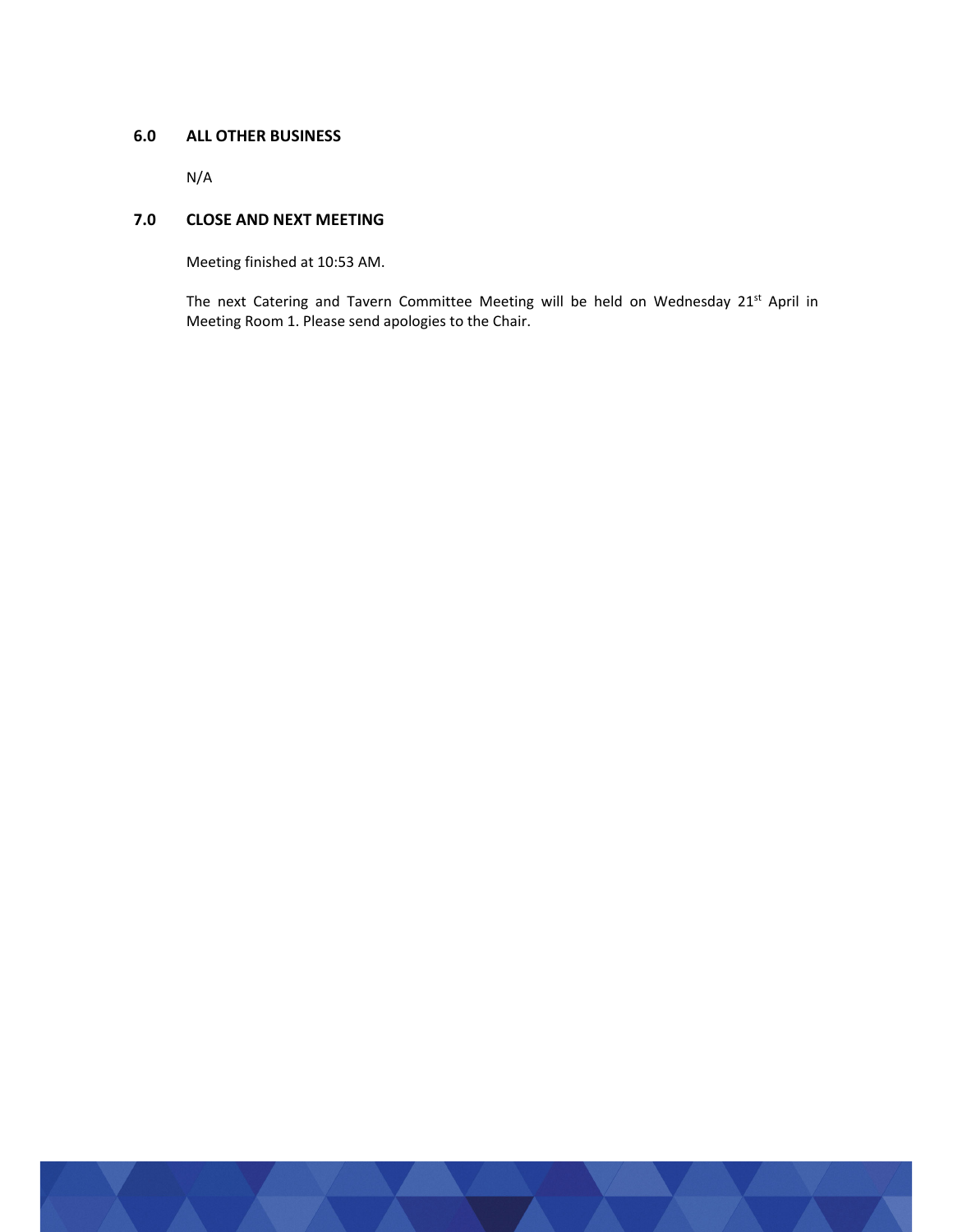

**UWA STUDENT GUILD** The University of Western Australia M300, 35 Stirling Highway | Crawley, WA 6009 (08) 6488 2295 | hello@guild.uwa.edu.au facebook.com/UWAStudentGuild | @UWAStudentGuild

**Voting Members:** Emma Mezger, Dauda (Daj) Janneh, Avery Wright, Adam Elyousef, Constantinos (Costa) Toufexis.

# **Non-voting/Co-opted Members:**

**Staff:** Jack Spagnuolo, Barbara Buxmann, Caitlin MacPhail, Daniel Lopes, Gus Potenza.

# **1.0 WELCOME AND OPENING**

Meeting opens 10:05 AM

1.1 **Present**

Emma Mezger, Adam Elyousef, Dauda (Daj) Janneh, Avery Wright, Barbara Buxmann, Gus Potenza, Jack Spagnuolo, Caitlin MacPhail, Daniel Lopes

- 1.2 **Apologies**
- 1.3 **Proxies**
- 1.4 **Not Present**
	- Constantinos (Costa) Toufexis
- 1.5 **Invited**

# **2.0 CONFIRMATION OF PREVIOUS MINUTES**

Minutes from previous Wednesday 17th March 10 AM Catering & Tavern meeting are unanimously approved.

## **3.0 BUSINESS COMPLETED VIA CIRCULAR**

N/A

## **4.0 CONFLICTS OF INTEREST**

Emma states that she is a Red Bull employee.

## **5.0 COMMITTEE BUSINESS**

## **5.1 Review of Action Points**

## **5.1.1** UWA Tavern Update

Gus says April's frequency of student visits was fluctuating and the Tavern was generally quiet. There was a private party held in early April and there will be more private events to fill too. As business slows down, then lockdown followed, it was not ideal, in April. There have been a few cancelled events, that have been postponed to semester 2.

Daj asks number of events set to happen in May.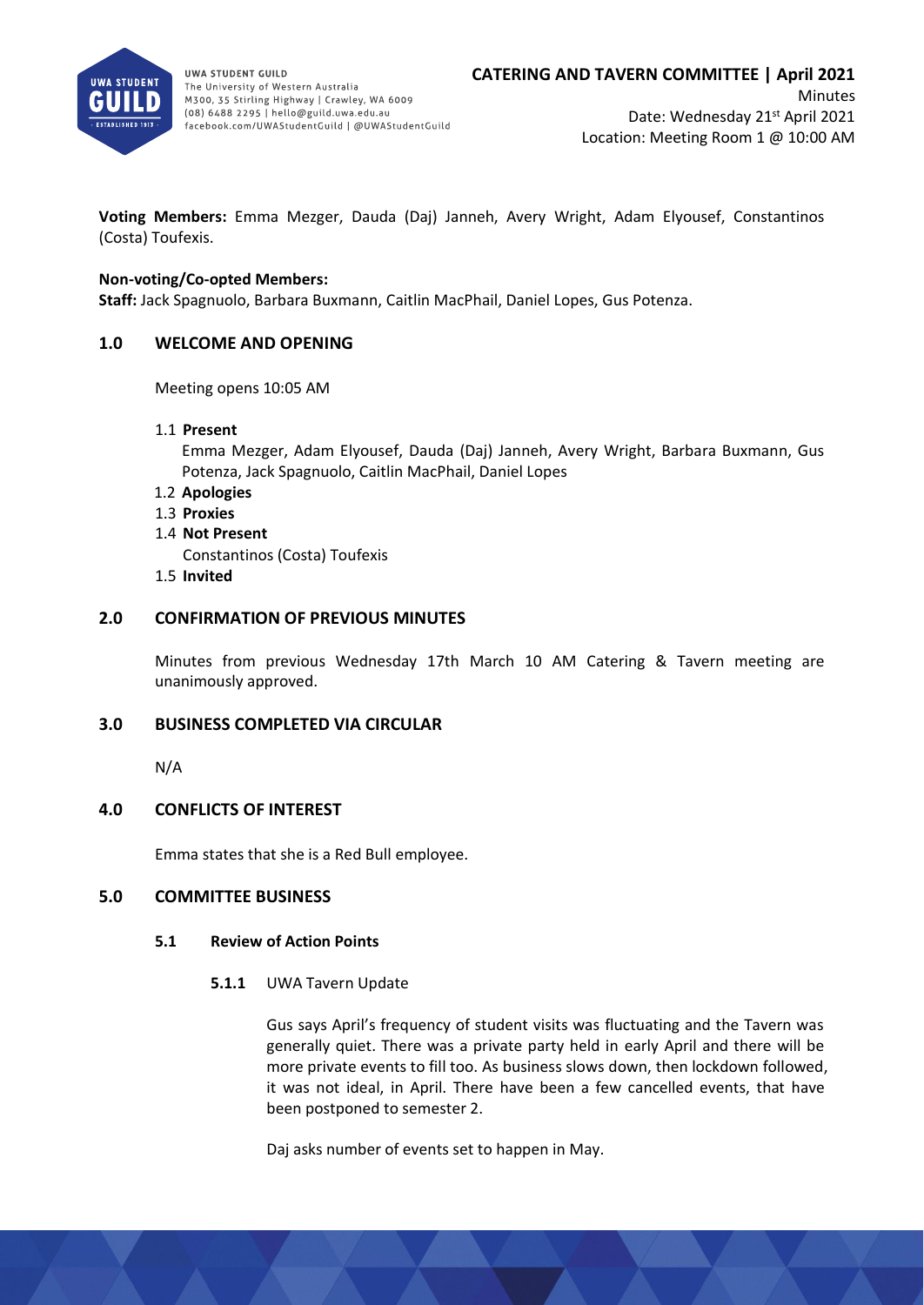Gus says that there will be a good number of events, compared to April. Saturday parties and corporate parties are a good stream of revenue, adds Gus. Leading to exam week, business is expected to slow down by the end of May.

Emma says during study week, student visits will fluctuating as well.

Gus adds that there are improved systems and procedures in place from March to May, set to see increase in efficiency, as well as a reduction in wages.

Daj asks about kitchen specials and deals to attract students to the Tavern.

Gus states that there have been several kitchen specials, like the soup and lasagna specials. There have also been collaborations with clubs to create their own cocktails (Pride cocktails, Harry Potter club, Block Party, and the End of Semester party). The first guest tap was chosen by the Beer club, being the first of the range, and it was quite successful.

Jack asks about strategies to attract students to the Tavern.

Gus says student-run events, especially with clubs will help massively.

Daj states that this is pivotal and clubs would be open to hosting events at the Tavern.

## **5.1.2** Guild Cafes Update

Barbara says that it's been an interesting semester. It had a good start, and things never got back on track after lockdown, with sales not up to expectations. PnL's good for the beginning of semester, then after lockdown never really got back on track nor expected sales. PnL's overall came back in line, and vocation is the time to make mini reviews on the menu. She is currently looking at menu changes, adding barista training, and new soy milk, from a new dairy company with good feedback.

Barbara states that Quobba Gnarning operated with extended hours during the extended hours and received visitors as expected.

Daj says Quobba Gnarning remaining open during exam season is very important.

Jack states that construction will take place at Catalyst Café and will continue towards the end of the semester holiday.

Barbara says it will be similar to how Reid operates during exam season.

This will be further discussed in next months Catering & Tavern meeting says Jack.

Barbara says Nedlands Café will be discussed in more detail in the next Catering & Tavern meeting as well, after meeting with ALVA.